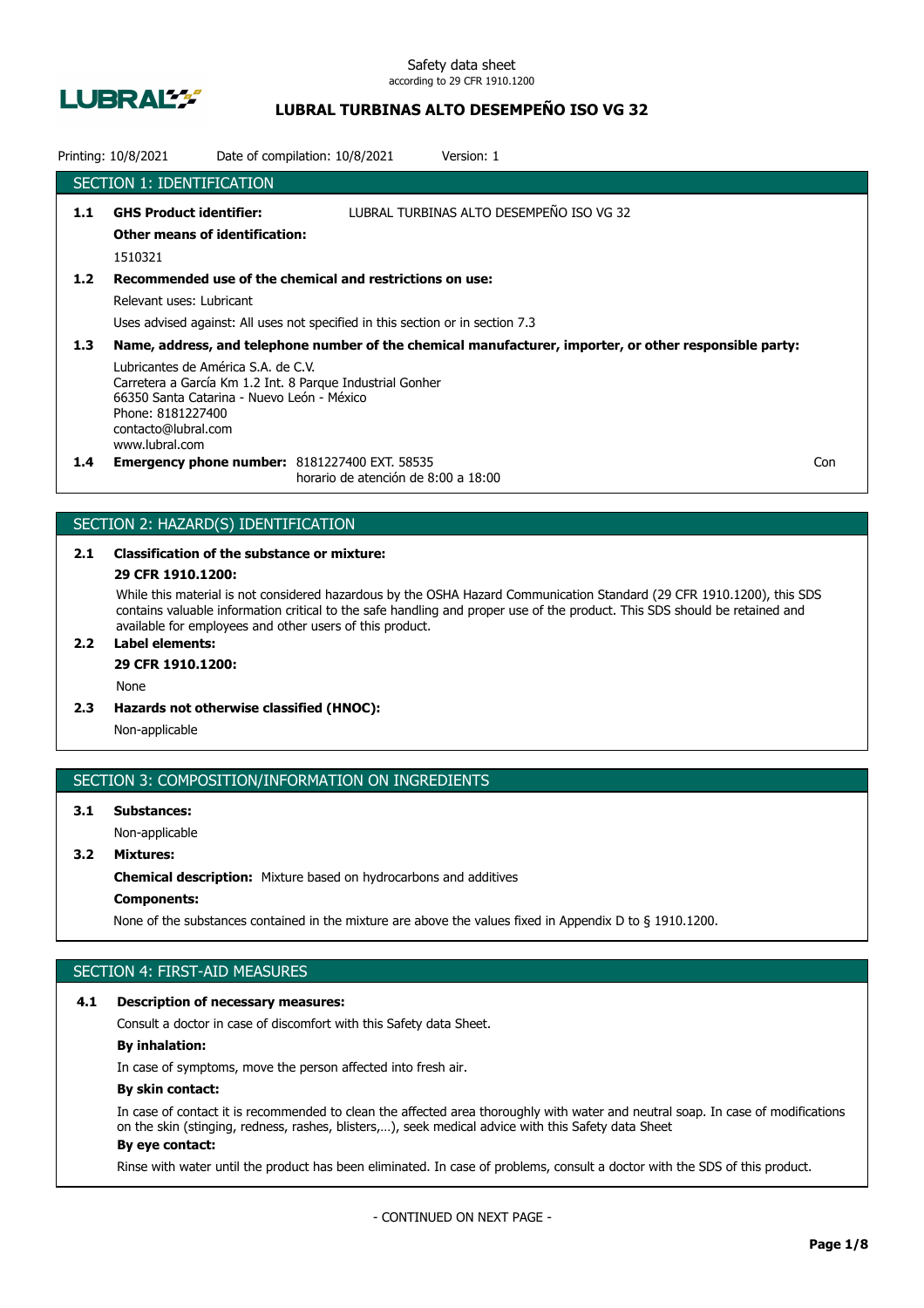

## **LUBRAL TURBINAS ALTO DESEMPEÑO ISO VG 32**

### Printing: 10/8/2021 Date of compilation: 10/8/2021 Version: 1

### SECTION 4: FIRST-AID MEASURES (continued)

#### **By ingestion/aspiration:**

In case of consumption in large quantities, it is recommended to seek medical assistance.

- **4.2 Most important symptoms/effects, acute and delayed:** Acute and delayed effects are indicated in sections 2 and 11.
- **4.3 Indication of immediate medical attention and special treatment needed, if necessary:** Non-applicable

## SECTION 5: FIRE-FIGHTING MEASURES

### **5.1 Suitable (and unsuitable) extinguishing media:**

#### **Suitable extinguishing media:**

If possible use polyvalent powder fire extinguishers (ABC powder), alternatively use foam or carbon dioxide extinguishers (CO₂).

## **Unsuitable extinguishing media:**

IT IS RECOMMENDED NOT to use full jet water as an extinguishing agent.

#### **5.2 Specific hazards arising from the chemical:**

Due to its non-flammable nature, the product does not present a fire risk under normal conditions of storage, manipulation and use.

### **5.3 Special protective equipment and precautions for fire-fighters:**

Depending on the magnitude of the fire it may be necessary to use full protective clothing and individual respiratory equipment. Minimum emergency facilities and equipment should be available (fire blankets, portable first aid kit,...)

### **Additional provisions:**

As in any fire, prevent human exposure to fire, smoke, fumes or products of combustion. Only properly trained personnel should be involved in firefighting. Evacuate nonessential personnel from the fire area. Destroy any source of ignition. In case of fire, refrigerate the storage containers and tanks for products susceptible to inflammation. Avoid spillage of the products used to extinguish the fire into an aqueous medium.

## SECTION 6: ACCIDENTAL RELEASE MEASURES

#### **6.1 Personal precautions, protective equipment and emergency procedures:**

#### **For non-emergency personnel:**

Isolate leaks provided that there is no additional risk for the people performing this task.

**For emergency responders:**

See section 8.

#### **6.2 Environmental precautions:**

This product is not classified as hazardous to the environment. Keep product away from drains, surface and underground water.

### **6.3 Methods and materials for containment and cleaning up:**

It is recommended:

Absorb the spillage using sand or inert absorbent and move it to a safe place. Do not absorb in sawdust or other combustible absorbents. For any concern related to disposal consult section 13.

## **6.4 Reference to other sections:**

See sections 8 and 13.

## SECTION 7: HANDLING AND STORAGE

### **7.1 Precautions for safe handling:**

A.- Precautions for safe manipulation

Comply with the current standards 29 CFR 1910 Occupational Safety and Health Standards. Keep containers hermetically sealed. Control spills and residues, destroying them with safe methods (section 6). Avoid leakages from the container. Maintain order and cleanliness where dangerous products are used.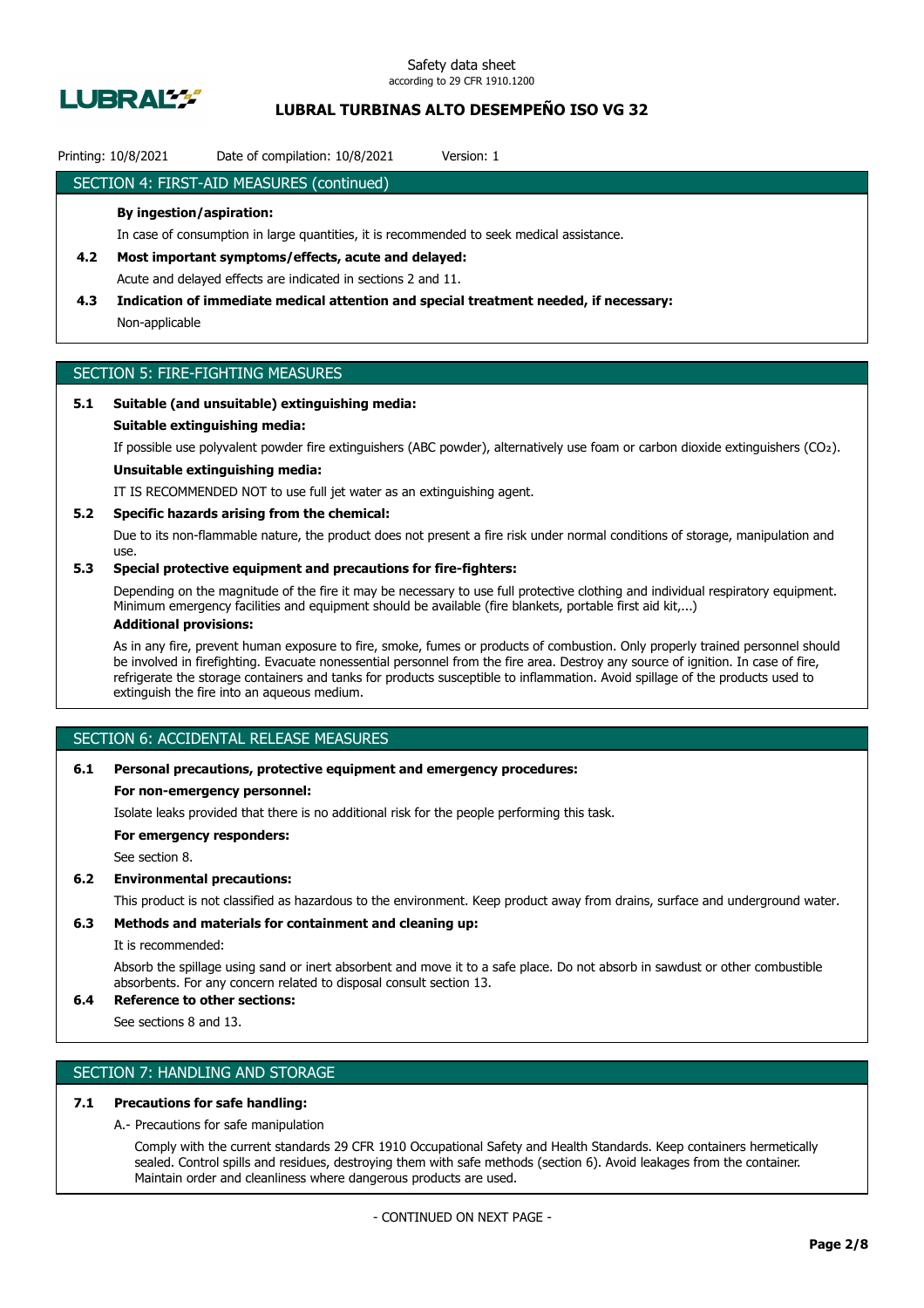

## **LUBRAL TURBINAS ALTO DESEMPEÑO ISO VG 32**

## Printing: 10/8/2021 Date of compilation: 10/8/2021 Version: 1

### SECTION 7: HANDLING AND STORAGE (continued)

- B.- Technical recommendations for the prevention of fires and explosions
	- It is recommended to transfer at a slow speed to avoid the creation of electrostatic charges that could affect flammable products. Consult section 10 for conditions and materials that should be avoided.
- C.- Technical recommendations to prevent ergonomic and toxicological risks

Do not eat or drink during the process, washing hands afterwards with suitable cleaning products.

D.- Technical recommendations to prevent environmental risks

It is not necessary to take special measures to prevent environmental risks. For more information see subsection 6.2

#### **7.2 Conditions for safe storage, including any incompatibilities:**

A.- Technical measures for storage

Store in a cool, dry, well-ventilated location

B.- General conditions for storage

Avoid sources of heat, radiation, static electricity and contact with food. For additional information see subsection 10.5

### **7.3 Specific end use(s):**

Except for the instructions already specified it is not necessary to provide any special recommendation regarding the uses of this product.

### SECTION 8: EXPOSURE CONTROLS/PERSONAL PROTECTION

#### **8.1 Control parameters:**

Substances whose occupational exposure limits have to be monitored in the workplace:

Oils: PEL-TWA= 5mg/m3

#### **8.2 Appropriate engineering controls:**

A.- Individual protection measures, such as personal protective equipment

As a preventative measure it is recommended to use basic Personal Protection Equipment. For more information on Personal Protection Equipment (storage, use, cleaning, maintenance, class of protection,…) consult the information leaflet provided by the manufacturer. For more information see subsection 7.1. All information contained herein is a recommendation, the information on clothing performance must be combined with professional judgment, and a clear understanding of the clothing application, to provide the best protection to the worker. All chemical protective clothing use must be based on a hazard assessment to determine the risks for exposure to chemicals and other hazards. Conduct hazard assessments in accordance with 29 CFR 1910.132.

B.- Respiratory protection

The use of protection equipment will be necessary if a mist forms or if the occupational exposure limits are exceeded.

C.- Specific protection for the hands

| Pictogram                                   | <b>PPE</b>                            | <b>Remarks</b>                                                                                                                                                                                                                                                                             |
|---------------------------------------------|---------------------------------------|--------------------------------------------------------------------------------------------------------------------------------------------------------------------------------------------------------------------------------------------------------------------------------------------|
| <b>ANTI</b><br>Mandatory hand<br>protection | Protective gloves against minor risks | Replace gloves in case of any sign of damage. For prolonged periods of exposure<br>to the product for professional /industrial users, we recommend using chemical<br>protection gloves. Use gloves in accordance with manufacturer's use limitations<br>and OSHA standard 1910.138 (29CFR) |

As the product is a mixture of several substances, the resistance of the glove material can not be calculated in advance with total reliability and has therefore to be checked prior to the application.

#### D.- Ocular and facial protection

| Pictogram                             | PPE                                           | Remarks                                                                                                                                                                                                                           |
|---------------------------------------|-----------------------------------------------|-----------------------------------------------------------------------------------------------------------------------------------------------------------------------------------------------------------------------------------|
| (U'U)<br>Mandatory face<br>protection | Panoramic glasses against splash/projections. | Clean daily and disinfect periodically according to the manufacturer's instructions.<br>Use if there is a risk of splashing. Use this PPE in accordance with manufacturer's<br>use limitations and OSHA standard 1910.133 (29CFR) |
| E.- Bodily protection                 |                                               |                                                                                                                                                                                                                                   |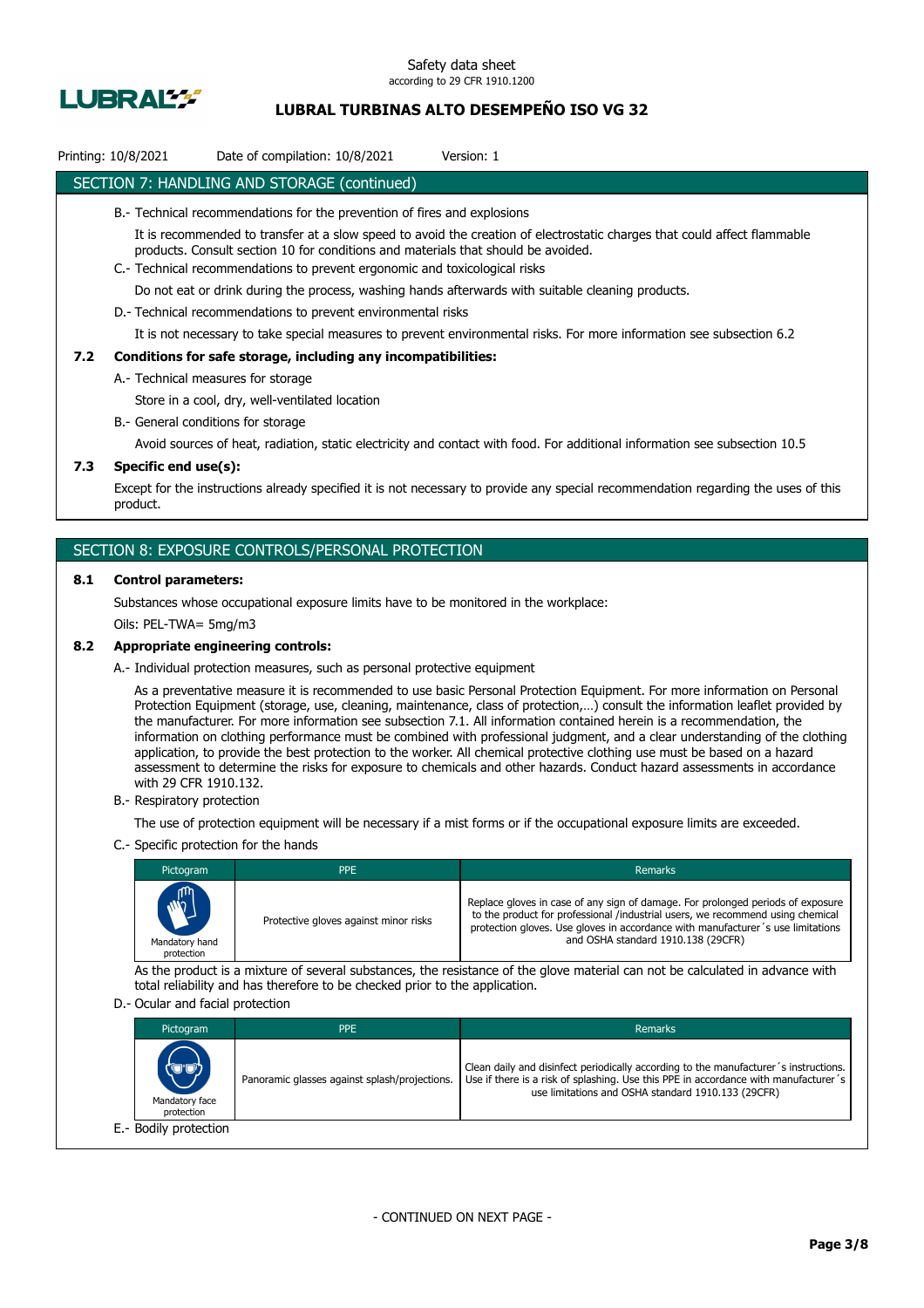

## **LUBRAL TURBINAS ALTO DESEMPEÑO ISO VG 32**

|     | Printing: 10/8/2021                          | Date of compilation: 10/8/2021                                                                     |        | Version: 1                                                                                                                                                                                                                     |
|-----|----------------------------------------------|----------------------------------------------------------------------------------------------------|--------|--------------------------------------------------------------------------------------------------------------------------------------------------------------------------------------------------------------------------------|
|     |                                              | SECTION 8: EXPOSURE CONTROLS/PERSONAL PROTECTION (continued)                                       |        |                                                                                                                                                                                                                                |
|     | Pictogram                                    | <b>PPE</b>                                                                                         |        | <b>Remarks</b>                                                                                                                                                                                                                 |
|     |                                              |                                                                                                    |        |                                                                                                                                                                                                                                |
|     |                                              | Work clothing                                                                                      |        | Replace before any evidence of deterioration.                                                                                                                                                                                  |
|     |                                              |                                                                                                    |        |                                                                                                                                                                                                                                |
|     |                                              |                                                                                                    |        |                                                                                                                                                                                                                                |
|     |                                              |                                                                                                    |        |                                                                                                                                                                                                                                |
|     |                                              | Anti-slip work shoes                                                                               |        | Replace before any evidence of deterioration.                                                                                                                                                                                  |
|     |                                              |                                                                                                    |        |                                                                                                                                                                                                                                |
|     | F.- Additional emergency measures            | It is not necessary to take additional emergency measures.                                         |        |                                                                                                                                                                                                                                |
|     |                                              |                                                                                                    |        |                                                                                                                                                                                                                                |
|     | <b>Environmental exposure controls:</b>      |                                                                                                    |        |                                                                                                                                                                                                                                |
|     |                                              |                                                                                                    |        | In accordance with the community legislation for the protection of the environment it is recommended to avoid environmental<br>spillage of both the product and its container. For additional information see subsection 7.1.D |
|     |                                              | National volatile organic compound emission standards (40 CFR Part 59):                            |        |                                                                                                                                                                                                                                |
|     | V.O.C. (Subpart C - Consumer):               | 0 % weight                                                                                         |        |                                                                                                                                                                                                                                |
|     | V.O.C. (Coatings) at 68 °F:                  | 0 kg/m <sup>3</sup> $(0 g/L)$                                                                      |        |                                                                                                                                                                                                                                |
|     |                                              |                                                                                                    |        |                                                                                                                                                                                                                                |
|     |                                              | SECTION 9: PHYSICAL AND CHEMICAL PROPERTIES                                                        |        |                                                                                                                                                                                                                                |
|     |                                              |                                                                                                    |        |                                                                                                                                                                                                                                |
| 9.1 |                                              | Information on basic physical and chemical properties:                                             |        |                                                                                                                                                                                                                                |
|     |                                              | For complete information see the product datasheet.                                                |        |                                                                                                                                                                                                                                |
|     | <b>Appearance:</b>                           |                                                                                                    |        |                                                                                                                                                                                                                                |
|     | Physical state at 68 °F:                     |                                                                                                    | Liquid |                                                                                                                                                                                                                                |
|     | Appearance:                                  |                                                                                                    |        | Not available                                                                                                                                                                                                                  |
|     | Color:                                       |                                                                                                    | Amber  |                                                                                                                                                                                                                                |
|     | Odor:                                        |                                                                                                    |        | Not available                                                                                                                                                                                                                  |
|     | Odour threshold:                             |                                                                                                    |        | Non-applicable *                                                                                                                                                                                                               |
|     | <b>Volatility:</b>                           |                                                                                                    |        |                                                                                                                                                                                                                                |
|     | Boiling point at atmospheric pressure:       |                                                                                                    |        | Non-applicable *                                                                                                                                                                                                               |
|     | Vapour pressure at 68 °F:                    |                                                                                                    |        | Non-applicable *                                                                                                                                                                                                               |
|     | Vapour pressure at 122 °F:                   |                                                                                                    |        | Non-applicable *                                                                                                                                                                                                               |
|     | Evaporation rate at 68 °F:                   |                                                                                                    |        | Non-applicable *                                                                                                                                                                                                               |
|     | <b>Product description:</b>                  |                                                                                                    |        |                                                                                                                                                                                                                                |
|     | Density at 68 °F:                            |                                                                                                    |        | Non-applicable *                                                                                                                                                                                                               |
|     | Relative density at 68 °F:                   |                                                                                                    |        | Non-applicable *                                                                                                                                                                                                               |
|     | Dynamic viscosity at 68 °F:                  |                                                                                                    |        | Non-applicable *                                                                                                                                                                                                               |
|     | Kinematic viscosity at 68 °F:                |                                                                                                    |        | Non-applicable *                                                                                                                                                                                                               |
|     | Kinematic viscosity at 104 °F:               |                                                                                                    |        | 32 mm <sup>2</sup> /s (ASTM D-445)                                                                                                                                                                                             |
|     | Kinematic viscosity at 212 °F:               |                                                                                                    |        | 5.5 mm <sup>2</sup> /s (ASTM D-445)                                                                                                                                                                                            |
|     | Concentration:                               |                                                                                                    |        | Non-applicable *                                                                                                                                                                                                               |
|     | pH:                                          |                                                                                                    |        | Non-applicable *                                                                                                                                                                                                               |
|     | Vapour density at 68 °F:                     |                                                                                                    |        | Non-applicable *                                                                                                                                                                                                               |
|     | Partition coefficient n-octanol/water 68 °F: |                                                                                                    |        | Non-applicable *                                                                                                                                                                                                               |
|     | Solubility in water at 68 °F:                |                                                                                                    |        | Non-applicable *                                                                                                                                                                                                               |
|     | Solubility properties:                       |                                                                                                    |        | Non-applicable *                                                                                                                                                                                                               |
|     |                                              | *Not relevant due to the nature of the product, not providing information property of its hazards. |        |                                                                                                                                                                                                                                |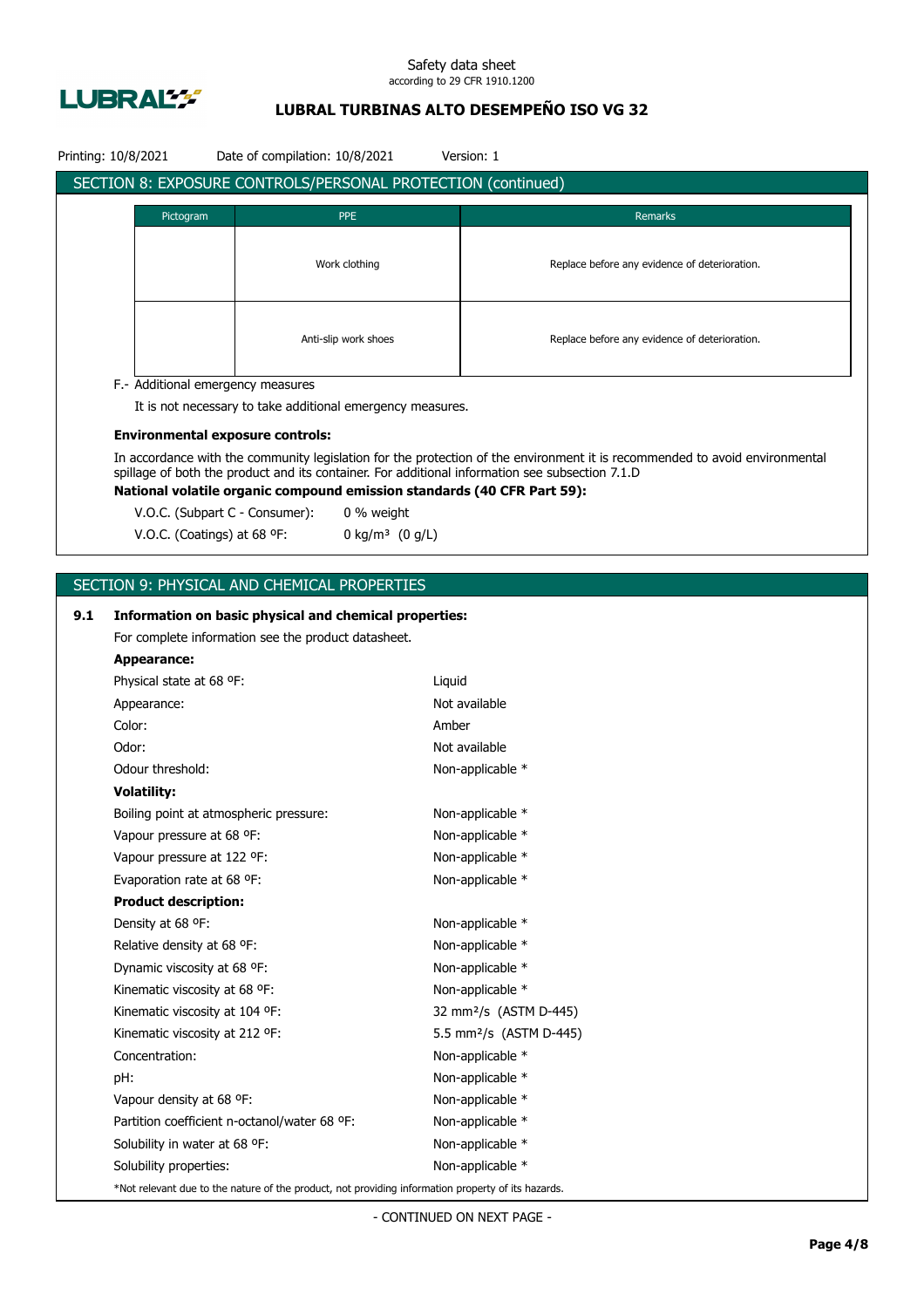

## **LUBRAL TURBINAS ALTO DESEMPEÑO ISO VG 32**

|     | Printing: 10/8/2021                  | Date of compilation: 10/8/2021                                                                     | Version: 1         |
|-----|--------------------------------------|----------------------------------------------------------------------------------------------------|--------------------|
|     |                                      | SECTION 9: PHYSICAL AND CHEMICAL PROPERTIES (continued)                                            |                    |
|     | Decomposition temperature:           |                                                                                                    | Non-applicable *   |
|     | Melting point/freezing point:        |                                                                                                    | Non-applicable *   |
|     | <b>Flammability:</b>                 |                                                                                                    |                    |
|     | Flash Point:                         |                                                                                                    | 392 °F (ASTM D-92) |
|     | Flammability (solid, gas):           |                                                                                                    | Non-applicable *   |
|     | Autoignition temperature:            |                                                                                                    | Non-applicable *   |
|     | Lower flammability limit:            |                                                                                                    | Non-applicable *   |
|     | Upper flammability limit:            |                                                                                                    | Non-applicable *   |
|     | <b>Particle characteristics:</b>     |                                                                                                    |                    |
|     | Median equivalent diameter:          |                                                                                                    | Non-applicable     |
| 9.2 | <b>Other information:</b>            |                                                                                                    |                    |
|     |                                      | Information with regard to physical hazard classes:                                                |                    |
|     | Explosive properties:                |                                                                                                    | Non-applicable *   |
|     | Oxidising properties:                |                                                                                                    | Non-applicable *   |
|     | Corrosive to metals:                 |                                                                                                    | Non-applicable *   |
|     | Heat of combustion:                  |                                                                                                    | Non-applicable *   |
|     | components:                          | Aerosols-total percentage (by mass) of flammable                                                   | Non-applicable *   |
|     | <b>Other safety characteristics:</b> |                                                                                                    |                    |
|     | Surface tension at 68 °F:            |                                                                                                    | Non-applicable *   |
|     | Refraction index:                    |                                                                                                    | Non-applicable *   |
|     |                                      | *Not relevant due to the nature of the product, not providing information property of its hazards. |                    |

## SECTION 10: STABILITY AND REACTIVITY

### **10.1 Reactivity:**

No hazardous reactions are expected because the product is stable under recommended storage conditions. See section 7.

#### **10.2 Chemical stability:**

Chemically stable under the conditions of storage, handling and use.

### **10.3 Possibility of hazardous reactions:**

Under the specified conditions, hazardous reactions that lead to excessive temperatures or pressure are not expected.

## **10.4 Conditions to avoid:**

Applicable for handling and storage at room temperature:

| Shock and friction           | Contact with air | Increase in temperature | <b>Sunlight</b> | <b>Humidity</b> |
|------------------------------|------------------|-------------------------|-----------------|-----------------|
| Not applicable               | Not applicable   | Not applicable          | Not applicable  | Not applicable  |
| 10.5 Incompatible materials: |                  |                         |                 |                 |

## Acids **Water Water Combustible materials** Combustible materials Combustible materials Combustible materials Avoid strong acids Not applicable Not applicable Not applicable Not applicable Avoid alkalis or strong bases

#### **10.6 Hazardous decomposition products:**

See subsection 10.3, 10.4 and 10.5 to find out the specific decomposition products. Depending on the decomposition conditions, complex mixtures of chemical substances can be released: carbon dioxide (CO2), carbon monoxide and other organic compounds.

## SECTION 11: TOXICOLOGICAL INFORMATION

## **11.1 Information on toxicological effects:**

LD50 oral > 5000 mg/kg (rat)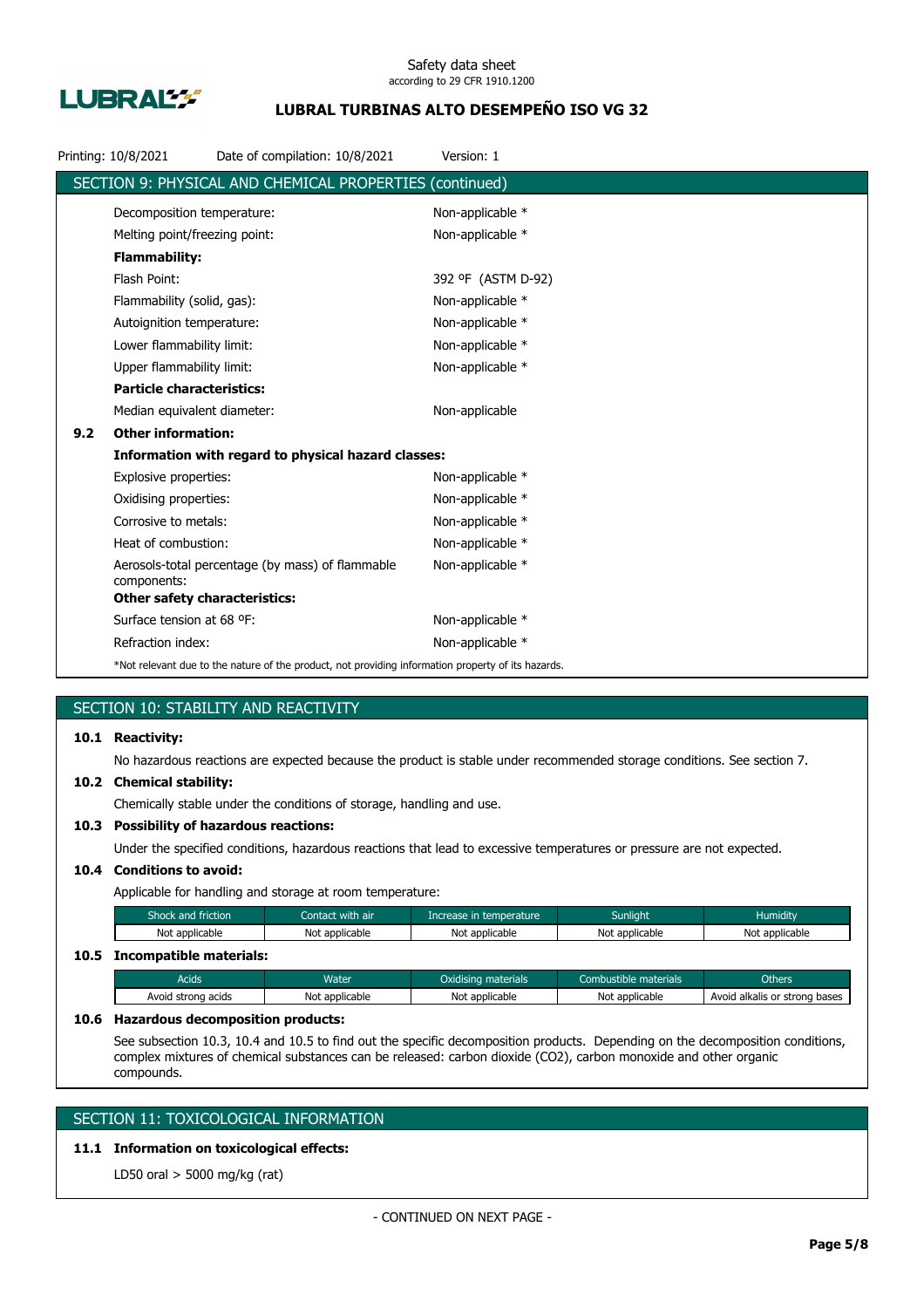

## **LUBRAL TURBINAS ALTO DESEMPEÑO ISO VG 32**

| Printing: 10/8/2021<br>Date of compilation: 10/8/2021<br>Version: 1                                                                                                                                                                                                                                                                                                                                                                                                                                                                                |
|----------------------------------------------------------------------------------------------------------------------------------------------------------------------------------------------------------------------------------------------------------------------------------------------------------------------------------------------------------------------------------------------------------------------------------------------------------------------------------------------------------------------------------------------------|
| SECTION 11: TOXICOLOGICAL INFORMATION (continued)                                                                                                                                                                                                                                                                                                                                                                                                                                                                                                  |
| <b>Dangerous health implications:</b>                                                                                                                                                                                                                                                                                                                                                                                                                                                                                                              |
| In case of exposure that is repetitive, prolonged or at concentrations higher than recommended by the occupational exposure<br>limits, it may result in adverse effects on health depending on the means of exposure:<br>A- Ingestion (acute effect):                                                                                                                                                                                                                                                                                              |
| - Acute toxicity : Based on available data, the classification criteria are not met<br>- Corrosivity/Irritability: Based on available data, the classification criteria are not met<br>B- Inhalation (acute effect):                                                                                                                                                                                                                                                                                                                               |
| - Acute toxicity : Based on available data, the classification criteria are not met<br>- Corrosivity/Irritability: Based on available data, the classification criteria are not met<br>C- Contact with the skin and the eyes (acute effect):                                                                                                                                                                                                                                                                                                       |
| - Contact with the skin: Based on available data, the classification criteria are not met<br>- Contact with the eyes: Based on available data, the classification criteria are not met<br>D- CMR effects (carcinogenicity, mutagenicity and toxicity to reproduction):                                                                                                                                                                                                                                                                             |
| - Carcinogenicity: Based on available data, the classification criteria are not met<br>IARC: Distillates (petroleum), hydrotreated heavy paraffinic, < 3 % IP 346, > 20,5 cSt @ 40°C (3); Distillates (petroleum),<br>solvent-dewaxed heavy paraffinic, < 3% DMSO (3); Distillates (petroleum), hydrotreated light paraffinic, < 3% DMSO (> 20.5<br>cSt 40°C) (3)<br>- Mutagenicity: Based on available data, the classification criteria are not met<br>- Reproductive toxicity: Based on available data, the classification criteria are not met |
| E- Sensitizing effects:<br>- Respiratory: Based on available data, the classification criteria are not met<br>- Cutaneous: Based on available data, the classification criteria are not met                                                                                                                                                                                                                                                                                                                                                        |
| F- Specific target organ toxicity (STOT) - single exposure:                                                                                                                                                                                                                                                                                                                                                                                                                                                                                        |
| Based on available data, the classification criteria are not met                                                                                                                                                                                                                                                                                                                                                                                                                                                                                   |
| G- Specific target organ toxicity (STOT)-repeated exposure:                                                                                                                                                                                                                                                                                                                                                                                                                                                                                        |
| - Specific target organ toxicity (STOT)-repeated exposure: Based on available data, the classification criteria are not met<br>- Skin: Based on available data, the classification criteria are not met, as it does not contain substances classified as<br>dangerous for this effect. For more information see section 3.<br>H- Aspiration hazard:                                                                                                                                                                                                |
| Based on available data, the classification criteria are not met                                                                                                                                                                                                                                                                                                                                                                                                                                                                                   |
| <b>Other information:</b>                                                                                                                                                                                                                                                                                                                                                                                                                                                                                                                          |
| Non-applicable                                                                                                                                                                                                                                                                                                                                                                                                                                                                                                                                     |
| Specific toxicology information on the substances:                                                                                                                                                                                                                                                                                                                                                                                                                                                                                                 |
| Not available                                                                                                                                                                                                                                                                                                                                                                                                                                                                                                                                      |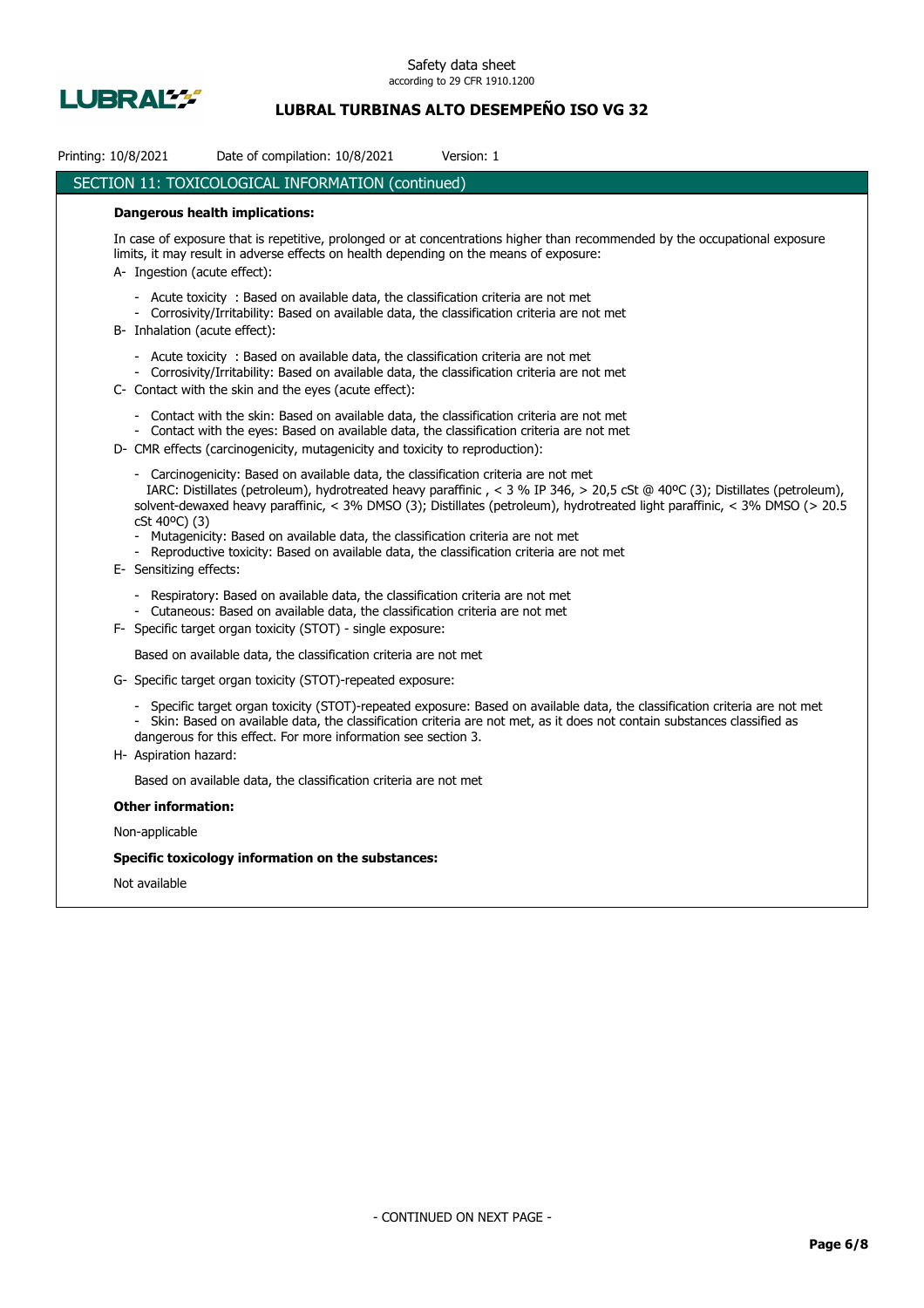

## **LUBRAL TURBINAS ALTO DESEMPEÑO ISO VG 32**

| Printing: 10/8/2021 | Date of compilation: 10/8/2021<br>Version: 1                                                                    |
|---------------------|-----------------------------------------------------------------------------------------------------------------|
|                     | SECTION 12: ECOLOGICAL INFORMATION                                                                              |
|                     | The experimental information related to the eco-toxicological properties of the product itself is not available |
| 12.1                | Ecotoxicity (aquatic and terrestrial, where available):                                                         |
|                     | Not available                                                                                                   |
|                     | 12.2 Persistence and degradability:                                                                             |
|                     | Not available                                                                                                   |
| 12.3                | <b>Bioaccumulative potential:</b>                                                                               |
|                     | Not available                                                                                                   |
| 12.4                | <b>Mobility in soil:</b>                                                                                        |
|                     | Not available                                                                                                   |
| 12.5                | <b>Results of PBT and vPvB assessment:</b>                                                                      |
|                     | Non-applicable                                                                                                  |
|                     |                                                                                                                 |

#### **12.6 Other adverse effects:**

Not described

### SECTION 13: DISPOSAL CONSIDERATIONS

#### **13.1 Disposal methods:**

#### **Waste management (disposal and evaluation):**

Consult the authorized waste service manager on the assessment and disposal operations. In case the container has been in direct contact with the product, it will be processed the same way as the actual product. Otherwise, it will be processed as nondangerous residue. We do not recommended disposal down the drain. See epigraph 6.2.

**Regulations related to waste management:**

Legislation related to waste management:

40 CFR Part 261- IDENTIFICATION AND LISTING OF HAZARDOUS WASTE

## SECTION 14: TRANSPORT INFORMATION

This product is not regulated for transport.

## SECTION 15: REGULATORY INFORMATION

#### **15.1 Safety, health and environmental regulations specific for the product in question:**

SARA Title III - Toxic Chemical Release Inventory Reporting (Section 313): Non-applicable California Proposition 65 (the Safe Drinking Water and Toxic Enforcement Act of 1986): Non-applicable The Toxic Substances Control Act (TSCA) : Non-applicable Massachusetts RTK - Substance List: Non-applicable New Jersey Worker and Community Right-to-Know Act: Non-applicable New York RTK - Substance list: Non-applicable Pennsylvania Worker and Community Right-to-Know Law: Non-applicable CANADA-Domestic Substances List (DSL): Non-applicable CANADA-Non-Domestic Substances List (NDSL): Non-applicable NTP (National Toxicology Program): Non-applicable Minnesota - Hazardous substances ERTK: Non-applicable Rhode Island - Hazardous substances RTK: Non-applicable OSHA Specifically Regulated Substances (29 CFR 1910.1001-1096): Non-applicable Hazardous Air Pollutants (Clean Air Act): Non-applicable Hazardous substances release notification under CERCLA sections 102-103 (40 CFR Part 302): Non-applicable **Specific provisions in terms of protecting people or the environment:**

It is recommended to use the information included in this safety data sheet as data used in a risk evaluation of the local circumstances in order to establish the necessary risk prevention measures for the manipulation, use, storage and disposal of this product.

- CONTINUED ON NEXT PAGE -